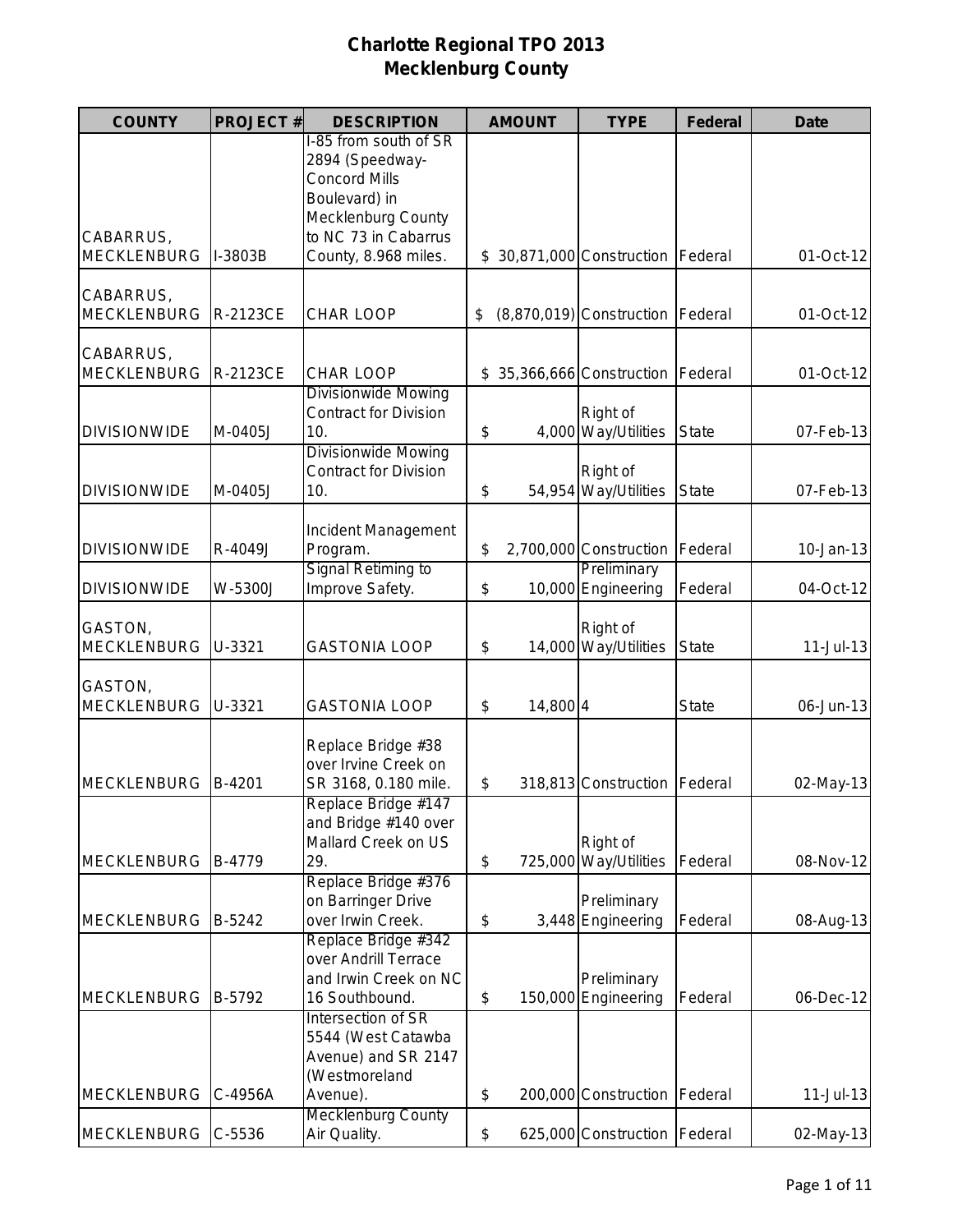| <b>COUNTY</b>       | <b>PROJECT#</b> | <b>DESCRIPTION</b>           |     | <b>AMOUNT</b> | <b>TYPE</b>                     | <b>Federal</b> | <b>Date</b>   |
|---------------------|-----------------|------------------------------|-----|---------------|---------------------------------|----------------|---------------|
|                     |                 | South Tryon Street,          |     |               |                                 |                |               |
|                     |                 | Nevin Road from              |     |               |                                 |                |               |
|                     |                 | Alpine Drive to Gibbon       |     |               |                                 |                |               |
|                     |                 | Road, Gibbon Road            |     |               |                                 |                |               |
|                     |                 | from Nevin Road to           |     |               |                                 |                |               |
|                     |                 | Sugar Creek Road,            |     |               |                                 |                |               |
|                     |                 | West Sugar Road              |     |               |                                 |                |               |
|                     |                 | from Bisaner Street          |     |               |                                 |                |               |
|                     |                 | and Mallard Creek            |     |               | Preliminary                     |                |               |
| <b>MECKLENBURG</b>  | $C - 5540$      | Road.                        | \$  |               | 176,000 Engineering             | Federal        | 02-May-13     |
|                     |                 | South Tryon Street           |     |               |                                 |                |               |
|                     |                 | from Queen Anne              |     |               |                                 |                |               |
|                     |                 | <b>Drive to Nations Ford</b> |     |               | Preliminary                     |                |               |
| <b>MECKLENBURG</b>  | $C-5542$        | Road.                        | \$  |               | $(402,000)$ Engineering         | Federal        | $11 -$ Jul-13 |
|                     |                 | South Tryon Street           |     |               |                                 |                |               |
|                     |                 | from Queen Anne              |     |               |                                 |                |               |
|                     |                 | Drive to Nations Ford        |     |               | Preliminary                     |                |               |
| <b>MECKLENBURG</b>  | $C-5542$        | Road.                        | \$  |               | 412,000 Engineering             | Federal        | 02-May-13     |
|                     |                 | <b>Mecklenburg County</b>    |     |               |                                 |                |               |
| <b>MECKLENBURG</b>  | $C - 5550$      | Air Quality.                 | \$  |               | 745,000 Construction            | Federal        | 02-May-13     |
|                     |                 | <b>Torrance Creek</b>        |     |               |                                 |                |               |
|                     |                 | Greenway in the              |     |               |                                 |                |               |
|                     |                 | Cedarfield                   |     |               |                                 |                |               |
|                     |                 | Neighborhood to              |     |               |                                 |                |               |
| <b>MECKLENBURG</b>  | E-4954          | Rosedale Park.               | \$  |               | 475,000 Construction            | Federal        | 08-Nov-12     |
|                     |                 | I-77 from I-85 to SR         |     |               |                                 |                |               |
|                     |                 |                              |     |               |                                 |                |               |
| <b>MECKLENBURG</b>  |                 | 2158 (Griffith Street)       |     |               | Preliminary                     |                |               |
|                     | <b>FS-0810B</b> | at Davidson.                 | \$  |               | 2,500,000 Engineering           | Federal        | $11 -$ Jul-13 |
|                     |                 | I-77 from I-277 (Exit 9)     |     |               |                                 |                |               |
|                     |                 | to the South Carolina        |     |               |                                 |                |               |
|                     |                 | State Line, 8.700            |     |               |                                 |                |               |
| <b>MECKLENBURG</b>  | $1-4720$        | miles.                       | \$  |               | (61,930) Construction Federal   |                | 01-Oct-12     |
|                     |                 | I-77 from I-277 (Exit 9)     |     |               |                                 |                |               |
|                     |                 | to the South Carolina        |     |               |                                 |                |               |
| MECKLENBURG  I-4720 |                 | State Line.                  | \$. |               | 337,650 Construction Federal    |                | 01-Oct-12     |
|                     |                 | I-85 North and               |     |               |                                 |                |               |
|                     |                 | Southbound from the          |     |               |                                 |                |               |
|                     |                 | <b>Gaston County Line to</b> |     |               |                                 |                |               |
|                     |                 | the beginning of             |     |               |                                 |                |               |
|                     |                 | concrete pavement in         |     |               |                                 |                |               |
|                     |                 | <b>Mecklenburg County</b>    |     |               |                                 |                |               |
|                     |                 | near                         |     |               |                                 |                |               |
|                     |                 | SR 1601 (Moore's             |     |               |                                 |                |               |
|                     |                 | Chapel Road), 0.650          |     |               |                                 |                |               |
| <b>MECKLENBURG</b>  | $I-5006$        | miles.                       | \$  |               | (25,541) Construction   Federal |                | 01-Oct-12     |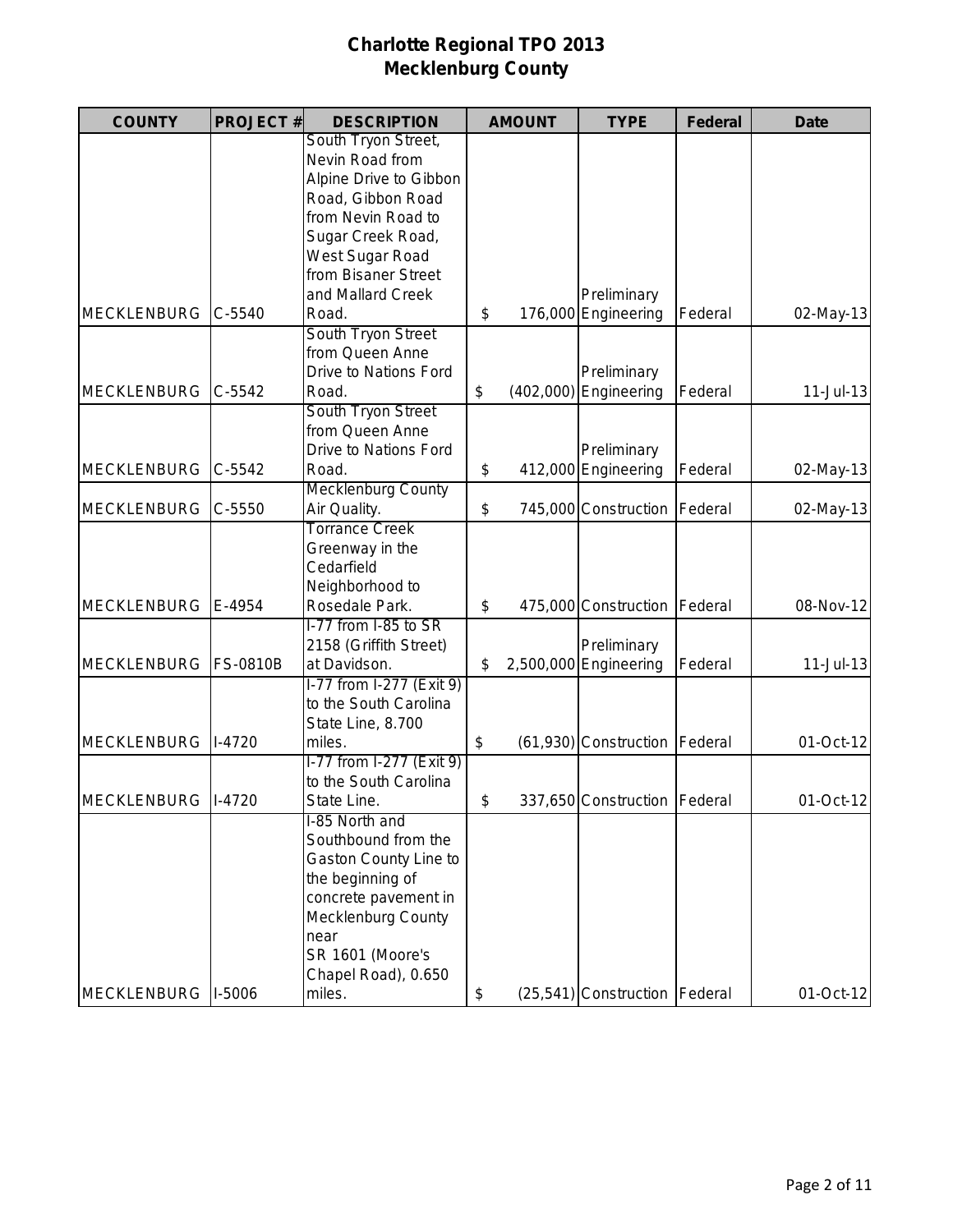| <b>COUNTY</b>         | <b>PROJECT#</b> | <b>DESCRIPTION</b>                                                                                                                                                                                   | <b>AMOUNT</b> | <b>TYPE</b>                            | <b>Federal</b> | <b>Date</b>   |
|-----------------------|-----------------|------------------------------------------------------------------------------------------------------------------------------------------------------------------------------------------------------|---------------|----------------------------------------|----------------|---------------|
| <b>MECKLENBURG</b>    | <b>I-5006</b>   | I-85 North and<br>Southbound from the<br>Gaston County Line to<br>the beginning of<br>concrete pavement in<br><b>Mecklenburg County</b><br>near<br>SR 1601 (Moore's<br>Chapel Road), 0.650<br>miles. | \$            | 139,575 Construction   Federal         |                | 01-Oct-12     |
| <b>MECKLENBURG</b>    | I-5210C         | Interstate Maintenance<br>and Preservation<br>Program. I-77 and I-<br>485 ramps, 6.820<br>miles.                                                                                                     | \$            | 563,467 Construction   Federal         |                | 08-Nov-12     |
| <b>MECKLENBURG</b>    | $I-5405$        | I-77 from I-277<br>(Brookshire Freeway)<br>to West Catawba<br>Avenue (Exit 28).                                                                                                                      | \$            | Preliminary<br>$1,423,413$ Engineering | Federal        | $10 - Jan-13$ |
| <b>MECKLENBURG</b>    | $I-5507$        | I-485 from I-77 to US<br>74 (Independence<br>Boulevard).                                                                                                                                             | \$            | Preliminary<br>400,000 Engineering     | Federal        | 08-Nov-12     |
| <b>MECKLENBURG</b>    | P-5200EC        | Relocation and<br>stabilization of The<br>Historic Thrift Depot in<br>Mecklenburg County.                                                                                                            | \$            | Preliminary<br>250,000 Engineering     | Federal        | 07-Feb-13     |
| <b>MECKLENBURG</b>    | R-0211EC        | I-485 (Charlotte Outer<br>Loop) at SR 3468<br>(Weddington Road).                                                                                                                                     | \$            | Preliminary<br>50,000 Engineering      | <b>State</b>   | $11 -$ Jul-13 |
| MECKLENBURG   R-2248C |                 | <b>CHAR LOOP</b>                                                                                                                                                                                     | \$            | (2,637,531) Construction State         |                | 04-Oct-12     |
| <b>MECKLENBURG</b>    | R-2248E         | CHAR LOOP                                                                                                                                                                                            | \$            | 1,317,333 Construction   Federal       |                | 01-Oct-12     |
| <b>MECKLENBURG</b>    | R-2248E         | <b>CHAR LOOP</b>                                                                                                                                                                                     |               | \$12,416,667 Construction              | Federal        | 01-Oct-12     |
| <b>MECKLENBURG</b>    | R-4073J         | Division 10 - Site #12-<br>13 (Charlotte) -<br><b>Asphalt Materials</b><br><b>Testing Labs</b><br><b>Corrective Action Plan</b><br>for Potential<br>Groundwater<br>Contamination.                    | \$            | Preliminary<br>11,905 Engineering      | Federal        | 06-Dec-12     |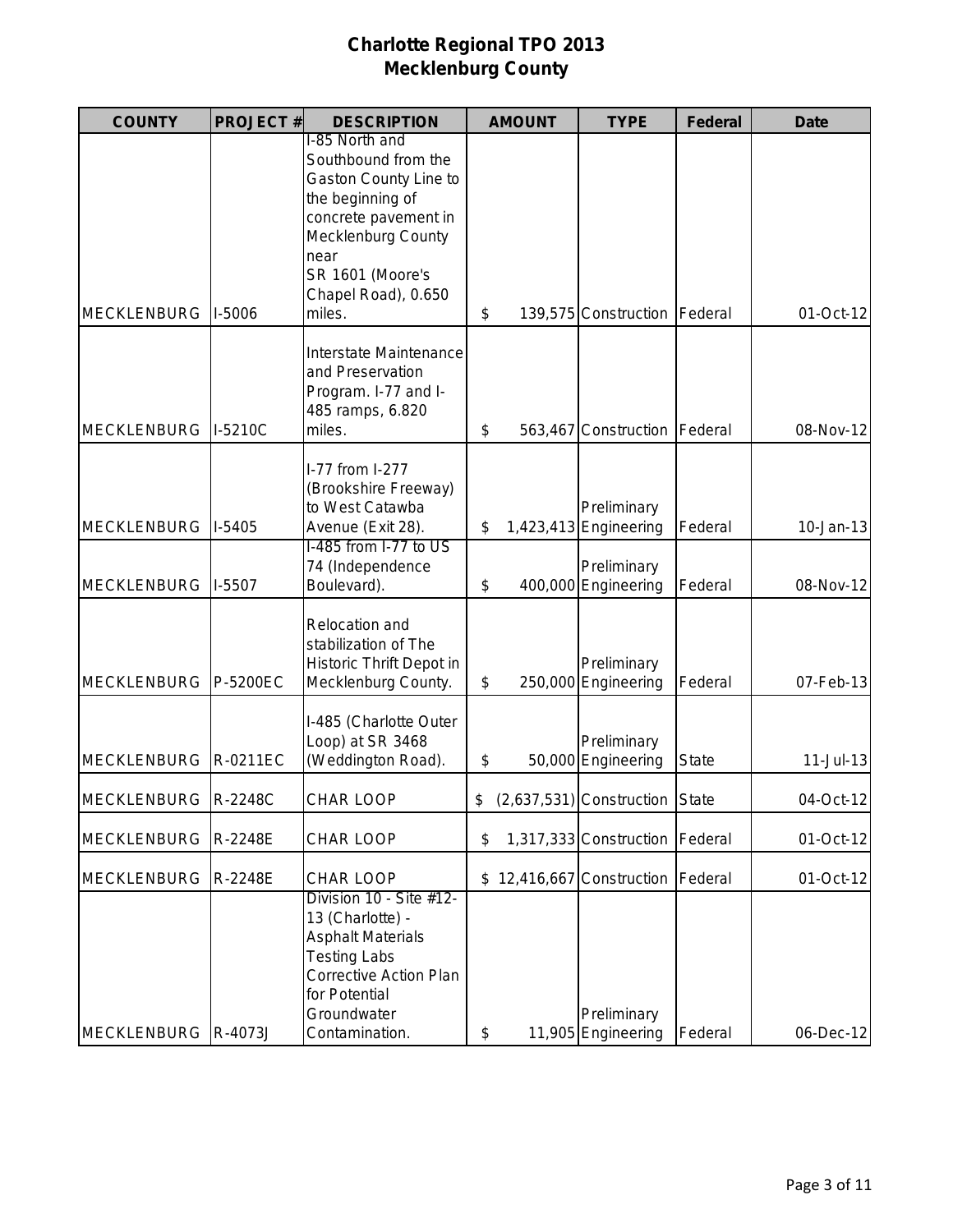| <b>COUNTY</b>         | <b>PROJECT#</b>  | <b>DESCRIPTION</b>                                                                                                                                | <b>AMOUNT</b> | <b>TYPE</b>                       | <b>Federal</b> | <b>Date</b> |
|-----------------------|------------------|---------------------------------------------------------------------------------------------------------------------------------------------------|---------------|-----------------------------------|----------------|-------------|
|                       |                  | Division 10 - Site #26-<br>56 (Charlotte) -<br><b>Asphalt Materials</b><br><b>Testing Labs</b>                                                    |               |                                   |                |             |
|                       |                  | <b>Corrective Action Plan</b><br>for Potential<br>Groundwater                                                                                     |               |                                   |                |             |
| <b>MECKLENBURG</b>    | R-4073JB         | Contamination.<br>Division 10 - Site #27-                                                                                                         | \$            | 11,906 Construction   Federal     |                | 06-Dec-12   |
| <b>MECKLENBURG</b>    | <b>R-4073JC</b>  | 57 (Charlotte)<br><b>Corrective Action Plan</b><br>for Potential<br>Groundwater<br>Contamination.                                                 | \$            | 11,906 Construction               | Federal        | 06-Dec-12   |
|                       |                  | Division 10 - Site #67<br>(Charlotte) - Asphalt<br><b>Materials Testing Labs</b><br><b>Corrective Action Plan</b><br>for Potential<br>Groundwater |               | Preliminary                       |                |             |
| <b>MECKLENBURG</b>    | R-4073JI         | Contamination.                                                                                                                                    | \$            | 11,906 Engineering                | Federal        | 06-Dec-12   |
|                       |                  | Sugar Creek Road -<br><b>Asphalt Materials</b><br><b>Testing Labs</b><br><b>Corrective Action Plan</b><br>for Potential<br>Groundwater            |               | Preliminary                       |                |             |
| <b>MECKLENBURG</b>    | R-4073JJ         | Contamination.                                                                                                                                    | \$            | 11,906 Engineering                | Federal        | 06-Dec-12   |
| <b>MECKLENBURG</b>    | R-4902           | <b>CHAR LOOP</b>                                                                                                                                  |               | \$ (21,000,000) Construction      | Federal        | 01-Oct-12   |
| <b>MECKLENBURG</b>    | R-4902           | <b>CHAR LOOP</b>                                                                                                                                  |               | \$ (12,856,858) Construction      | Federal        | 08-Nov-12   |
| MECKLENBURG R-4902    |                  | <b>CHAR LOOP</b>                                                                                                                                  | \$            | (5,251,393) Construction Federal  |                | 08-Nov-12   |
| <b>MECKLENBURG</b>    | R-4902           | <b>CHAR LOOP</b>                                                                                                                                  |               | \$12,760,000 Construction         | Federal        | 01-Oct-12   |
| <b>MECKLENBURG</b>    | R-4902           | <b>CHAR LOOP</b>                                                                                                                                  |               | \$21,000,000 Construction         | Federal        | 01-Oct-12   |
| <b>MECKLENBURG</b>    | R-4902           | <b>CHAR LOOP</b>                                                                                                                                  |               | \$ 31,240,000 Construction        | Federal        | 01-Oct-12   |
| <b>MECKLENBURG</b>    | <b>SS-4910BH</b> | $1 - 485$<br>Collector/Distributor<br>with I-77 near<br>Charlotte.                                                                                | \$            | Preliminary<br>10,000 Engineering | Federal        | 06-Dec-12   |
| <b>MECKLENBURG</b>    | <b>SS-4910BI</b> | NC 160 and I-485<br>Inner and Outer Loop<br>Ramps in Charlotte.<br>NC 24/27 and SR                                                                | \$            | Preliminary<br>10,000 Engineering | Federal        | 06-Dec-12   |
| MECKLENBURG SS-4910BJ |                  | 2810 (Rocky River<br>Church Road) near<br>Mint Hill.                                                                                              | \$            | Preliminary<br>15,000 Engineering | Federal        | 04-Apr-13   |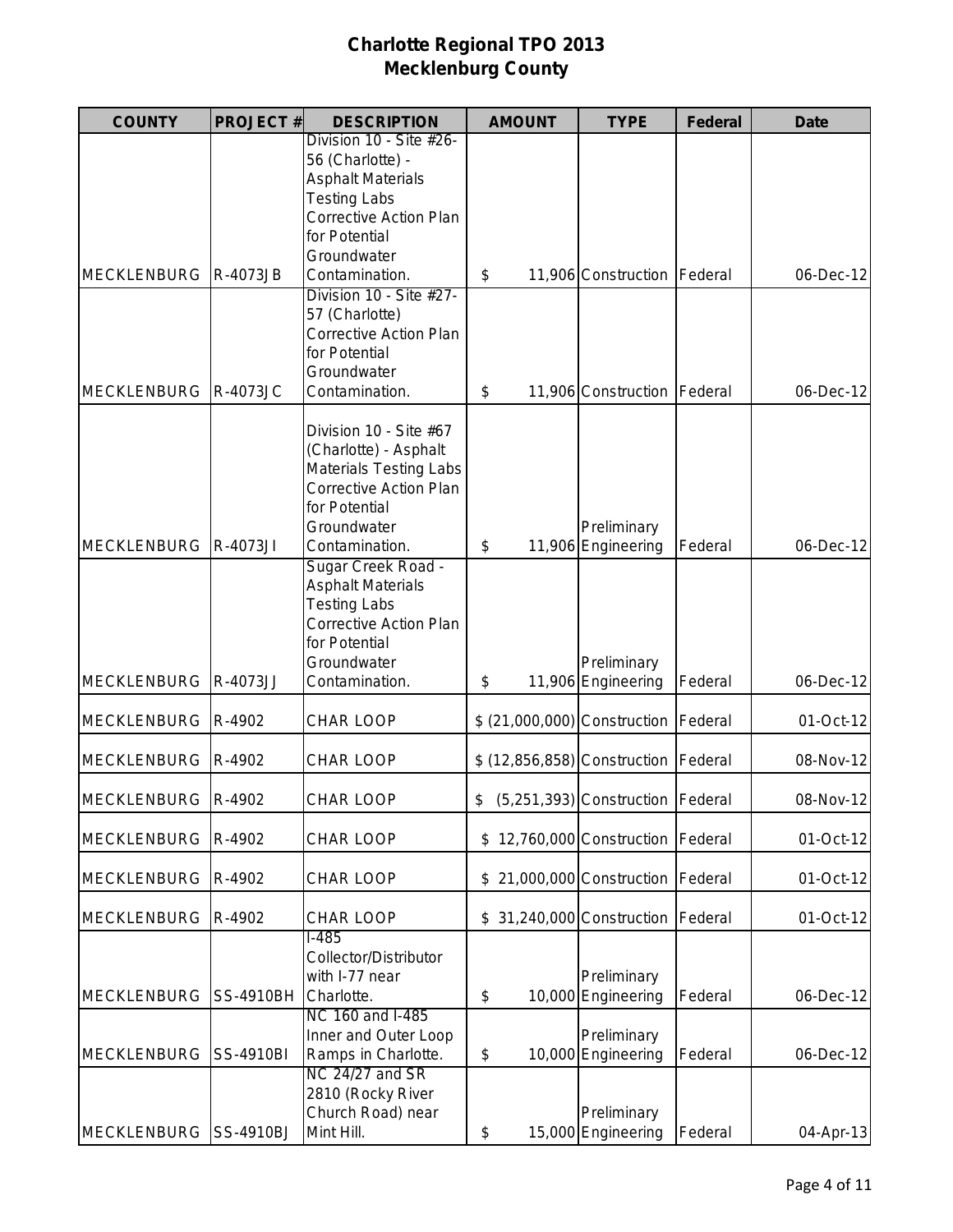| <b>COUNTY</b>                            | <b>PROJECT#</b>  | <b>DESCRIPTION</b>                                                                                                                                                                                                                                                                             |          | <b>AMOUNT</b> | <b>TYPE</b>                                                                | <b>Federal</b>   | <b>Date</b>              |
|------------------------------------------|------------------|------------------------------------------------------------------------------------------------------------------------------------------------------------------------------------------------------------------------------------------------------------------------------------------------|----------|---------------|----------------------------------------------------------------------------|------------------|--------------------------|
| <b>MECKLENBURG</b>                       | U-0209B          | <b>US74</b>                                                                                                                                                                                                                                                                                    | \$       |               | 1,205,000 Construction                                                     | Federal          | 10-Jan-13                |
| <b>MECKLENBURG</b>                       | U-0209B          | <b>US74</b>                                                                                                                                                                                                                                                                                    | \$       |               | 4,582,838 Construction                                                     | Federal          | 02-May-13                |
| <b>MECKLENBURG</b>                       | U-0209B          | <b>US74</b>                                                                                                                                                                                                                                                                                    | \$       |               | Right of<br>5,484,000 Way/Utilities                                        | Federal          | 01-Oct-12                |
| <b>MECKLENBURG</b>                       | U-0209B          | <b>US74</b>                                                                                                                                                                                                                                                                                    | \$       |               | 9,340,000 Construction                                                     | Federal          | 10-Jan-13                |
| <b>MECKLENBURG</b>                       | U-0209B          | <b>US74</b>                                                                                                                                                                                                                                                                                    | \$       |               | 14,000,000 Construction                                                    | <b>State</b>     | 01-Jul-13                |
| <b>MECKLENBURG</b><br><b>MECKLENBURG</b> | U-5526<br>U-5526 | US 74 (Independence<br>Boulevard) from I-277<br>to I-485 (Convert<br>existing and proposed<br>busway to managed<br>lanes from I-277 to<br>Wallace Lane and to<br>construct new<br>managed lanes from<br>Wallace Lane to I-<br>485).<br>US 74 Independence<br>Boulevard from I-277<br>to I-485. | \$<br>\$ |               | Preliminary<br>700,000 Engineering<br>Preliminary<br>1,250,000 Engineering | Federal<br>State | $11-Jul-13$<br>06-Jun-13 |
| <b>MECKLENBURG</b>                       | Y-4810G          | Crossing Closure at<br>the intersection of<br>Church Street and the<br><b>CSX Transportation</b><br>Tracks; Crossing #631<br>402Y.                                                                                                                                                             | \$       |               | Preliminary<br>124,000 Engineering                                         | Federal          | 04-Oct-12                |
| <b>MECKLENBURG</b>                       | Y-4810G          | <b>Permanent Crossing</b><br>Closure at the<br>intersection of Church<br>Street and the CSX<br>Transportation Tracks;<br>Crossing #631 402Y.                                                                                                                                                   | \$       |               | Right of<br>650,000 Way/Utilities                                          | Federal          | 08-Nov-12                |
| <b>MECKLENBURG</b>                       | Z-5400JE         | Rama Road at<br>Crossing #631 385K in<br>Charlotte.                                                                                                                                                                                                                                            | \$       |               | Preliminary<br>2,500 Engineering                                           | Federal          | 04-Apr-13                |
| MECKLENBURG Z-5400JE                     |                  | Rama Road at<br>Crossing #631 385K in<br>Charlotte.                                                                                                                                                                                                                                            | \$       |               | 9,600 Construction   Federal                                               |                  | 04-Apr-13                |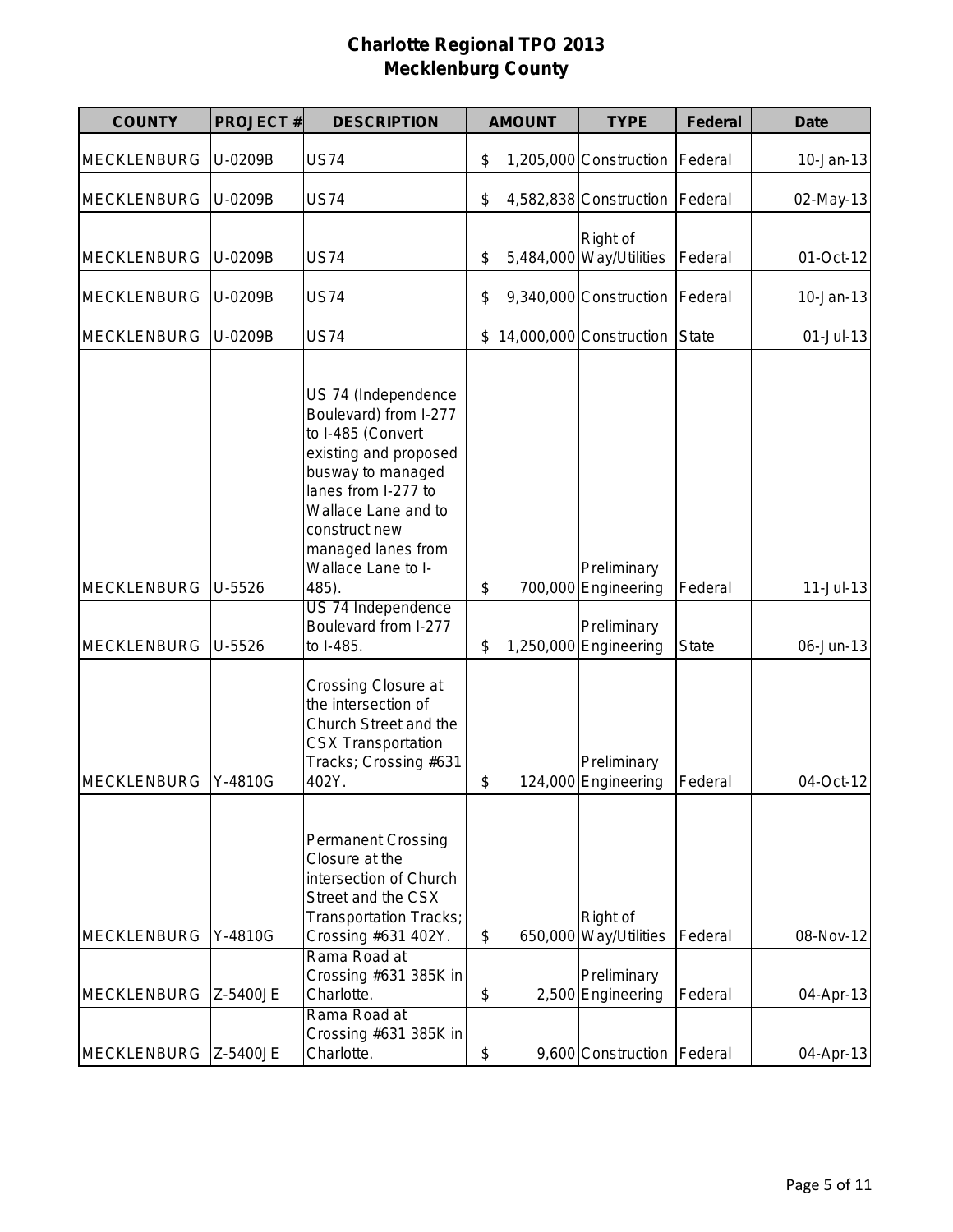| <b>COUNTY</b>                   | <b>PROJECT#</b> | <b>DESCRIPTION</b>                                                                                      | <b>AMOUNT</b> | <b>TYPE</b>                        | <b>Federal</b> | Date      |
|---------------------------------|-----------------|---------------------------------------------------------------------------------------------------------|---------------|------------------------------------|----------------|-----------|
|                                 |                 | I-85 from south of SR<br>2894 (Speedway-<br>Concord Mills<br>Boulevard) in<br><b>Mecklenburg County</b> |               |                                    |                |           |
| MECKLENBURG,<br><b>CABARRUS</b> | I-3803B         | to NC 73 in Cabarrus<br>County, 6.800 miles.                                                            | \$.           | (4,411,868) Construction   Federal |                | 01-Oct-12 |
|                                 |                 |                                                                                                         |               |                                    |                |           |
|                                 |                 |                                                                                                         |               |                                    |                |           |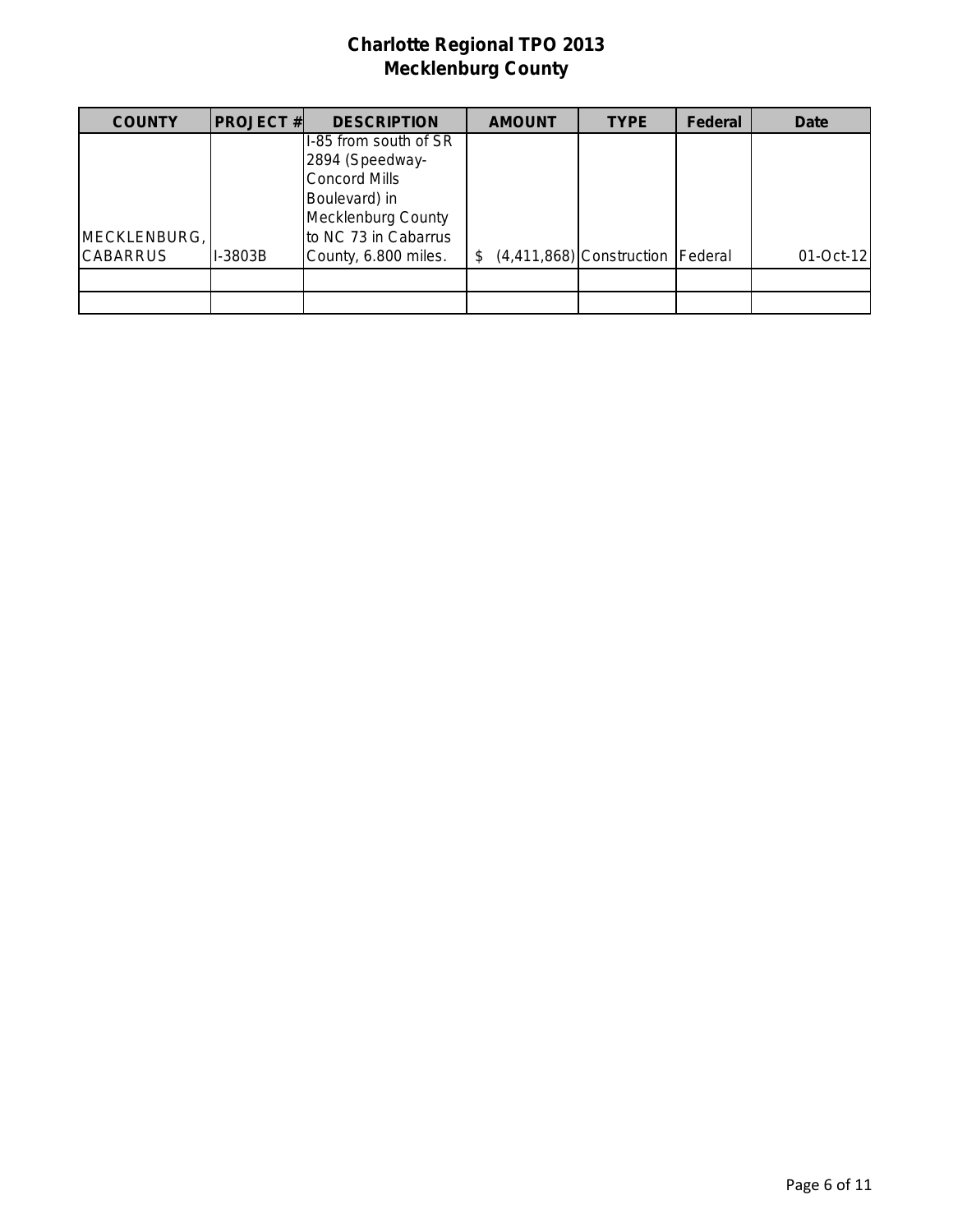# **Charlotte Regional TPO 2013 Union County**

| <b>COUNTY</b> | <b>PROJECT#</b> | <b>DESCRIPTION</b>                         | <b>AMOUNT</b> | <b>TYPE</b>                        | <b>Federal</b> | <b>Date</b> |
|---------------|-----------------|--------------------------------------------|---------------|------------------------------------|----------------|-------------|
|               |                 |                                            |               |                                    |                |             |
|               |                 | Replace Bridge #118<br>over Lanes Creek on |               |                                    |                |             |
| <b>UNION</b>  | B-4652          | SR 1937, 0.189 mile.                       | \$            | $(66,045)$ Construction            | Federal        | 07-Feb-13   |
|               |                 |                                            |               |                                    |                |             |
|               |                 | Replace Bridge #118                        |               |                                    |                |             |
|               |                 | over Lanes Creek on                        |               |                                    |                |             |
| <b>UNION</b>  | B-4652          | SR 1937, 0.189 mile.                       | \$            | 1,250,000 Construction             | Federal        | 08-Nov-12   |
|               |                 | Replace Bridge #453                        |               |                                    |                |             |
|               |                 | over Norkett Branch                        |               |                                    |                |             |
|               |                 | on SR 1003, 0.085                          |               |                                    |                |             |
| <b>UNION</b>  | B-4824          | mile.                                      | \$            | (56,346) Construction              | Federal        | 06-Jun-13   |
|               |                 | Replace Bridge #453                        |               |                                    |                |             |
|               |                 | over Norkett Branch                        |               |                                    |                |             |
|               |                 | on SR 1003, 0.085                          |               |                                    |                |             |
| <b>UNION</b>  | B-4824          | mile.                                      | \$            | 550,000 Construction               | Federal        | 04-Apr-13   |
|               |                 | Replace Bridge #72                         |               |                                    |                |             |
|               |                 | over Chinkapin                             |               | Right of                           |                |             |
| <b>UNION</b>  | B-5134          | Creek on NC 200.                           | \$            | 116,000 Way/Utilities              | Federal        | 08-Nov-12   |
|               |                 | Replace Bridge #444                        |               |                                    |                |             |
|               |                 | over East Fork                             |               |                                    |                |             |
|               |                 | <b>Stewarts Creek on</b>                   |               | Preliminary                        |                |             |
| <b>UNION</b>  | B-5370          | SR 1506.                                   | \$            | 100,000 Engineering                | Federal        | 06-Dec-12   |
|               |                 | Replace Bridge #71                         |               |                                    |                |             |
| <b>UNION</b>  | B-5371          | over Clear Creek on<br>US 601.             | \$            | Preliminary<br>100,000 Engineering | Federal        | 06-Dec-12   |
|               |                 | Replace Bridge #448                        |               |                                    |                |             |
|               |                 | over Buffalo Creek                         |               | Preliminary                        |                |             |
| <b>UNION</b>  | B-5374          | on SR 2154.                                | \$            | 100,000 Engineering                | Federal        | 06-Dec-12   |
|               |                 | Replace Bridge #77                         |               |                                    |                |             |
|               |                 | over Ray's Fork                            |               |                                    |                |             |
| <b>UNION</b>  | <b>BD-5110K</b> | Creek on SR 1751.                          | \$            | 975,000 Construction               | Federal        | 04-Oct-12   |
|               |                 | <b>Indian Trail - Sun</b>                  |               |                                    |                |             |
|               |                 | Valley High School                         |               |                                    |                |             |
| <b>UNION</b>  | C-4957A         | and Middle School.                         | \$            | 600,000 Construction               | Federal        | 06-Dec-12   |
|               |                 | <b>Indian Trail - South</b>                |               |                                    |                |             |
|               |                 | side of Union-Indian                       |               |                                    |                |             |
|               |                 | Trail Road and on                          |               |                                    |                |             |
|               |                 | the north side of                          |               |                                    |                |             |
| <b>UNION</b>  | C-4957B         | Sardis Road.                               | \$            | 637,220 Construction               | Federal        | 06-Dec-12   |
|               |                 |                                            |               |                                    |                |             |
|               |                 | NC 200 (Church                             |               |                                    |                |             |
|               |                 | Street) from SR 1009                       |               |                                    |                |             |
|               |                 | (Charlotte Avenue) to                      |               |                                    |                |             |
|               |                 | <b>NC 200/NC</b>                           |               |                                    |                |             |
|               |                 | 207/Skyway                                 |               |                                    |                |             |
|               |                 | Drive/Hayne Street in                      |               | Preliminary                        |                |             |
| <b>UNION</b>  | SS-4910BG       | Monroe.                                    | \$            | 5,000 Engineering                  | Federal        | 06-Dec-12   |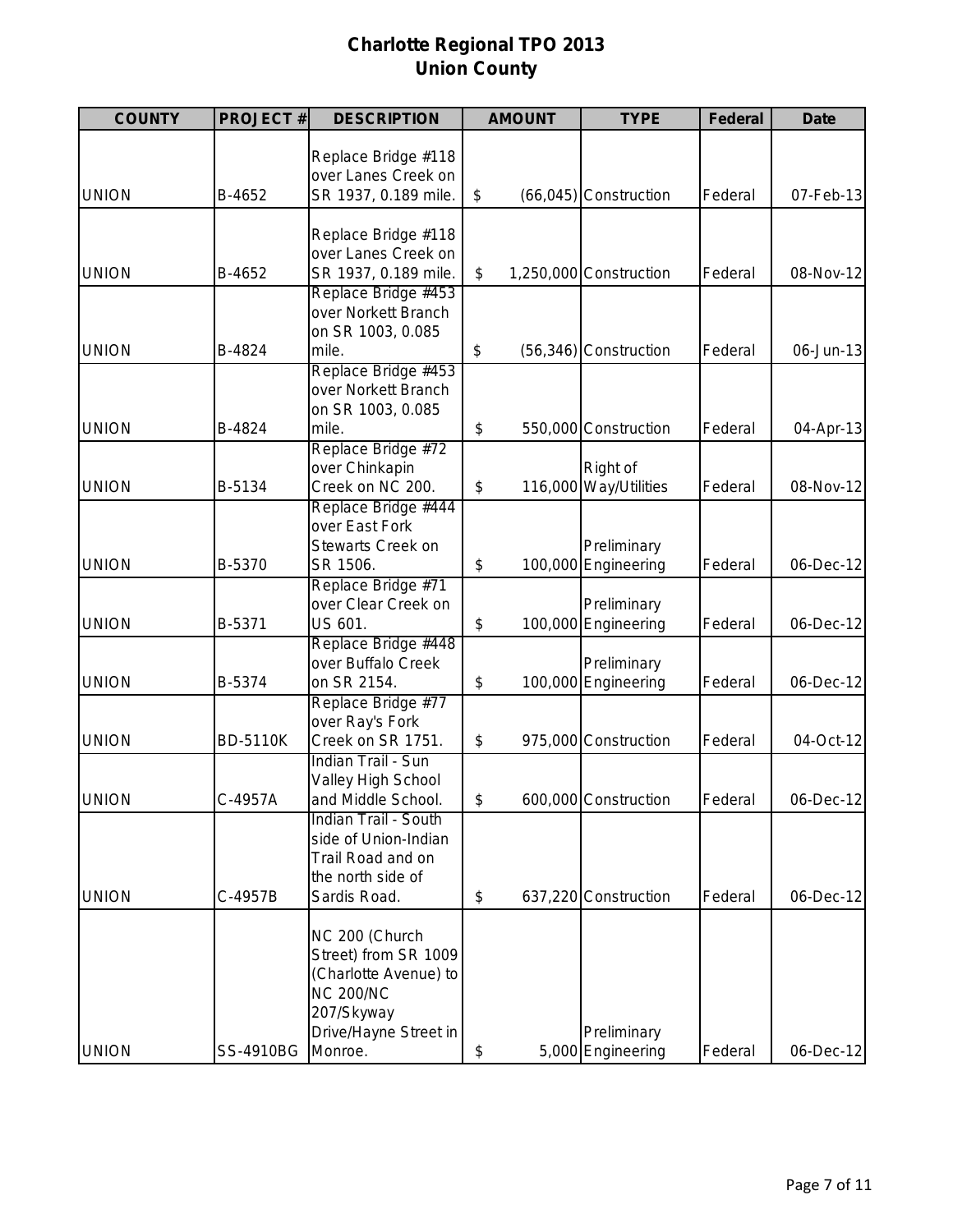# **Charlotte Regional TPO 2013 Union County**

| <b>COUNTY</b> | <b>PROJECT#</b>  | <b>DESCRIPTION</b>                | <b>AMOUNT</b> | <b>TYPE</b>                      | <b>Federal</b> | <b>Date</b>   |
|---------------|------------------|-----------------------------------|---------------|----------------------------------|----------------|---------------|
|               |                  | SR 1501 (Idlewild                 |               |                                  |                |               |
|               |                  | Road/Seacrest                     |               |                                  |                |               |
|               |                  | Shortcut Road) and                |               |                                  |                |               |
|               |                  | SR 1525 (Mill Grove               |               |                                  |                |               |
|               |                  | Road) in Hemby                    |               | Preliminary                      |                |               |
| <b>UNION</b>  | <b>SS-4910BK</b> | Bridge.                           | \$            | 5,000 Engineering                | Federal        | 04-Apr-13     |
|               |                  | SR 1009 (John                     |               |                                  |                |               |
|               |                  | Street) to SR 3457                |               |                                  |                |               |
|               |                  | (Campus Ridge                     |               | Right of                         |                |               |
| <b>UNION</b>  | U-4713B          | Road).                            | \$            | 1,000,000 Way/Utilities          | Federal        | 08-Nov-12     |
|               |                  | Construct                         |               |                                  |                |               |
|               |                  | roaundabout at the                |               |                                  |                |               |
|               |                  | intersection of NC 84             |               |                                  |                |               |
|               |                  | and SR 1344                       |               |                                  |                |               |
| <b>UNION</b>  |                  | (Matthews-                        |               |                                  |                |               |
|               | U-5325B          | Weddington Road).                 | \$            | 750,000 Construction             | <b>State</b>   | $11$ -Jul-13  |
|               |                  | SR 1001 (Love Mill                |               |                                  |                |               |
|               |                  | Road) at SR 1637                  |               |                                  |                |               |
|               |                  | (Lawyers Road), SR                |               |                                  |                |               |
|               |                  | 1618 (Tom Heims                   |               |                                  |                |               |
|               |                  | Road) and SR 1606                 |               | Preliminary                      |                |               |
| <b>UNION</b>  | W-5210F          | (Sikes Mill Road).                | \$            | 75,000 Engineering               | Federal        | 10-Jan-13     |
|               |                  | NC 84 and SR 1349                 |               | Preliminary                      |                |               |
| <b>UNION</b>  | W-5210G          | (Airport Road).                   | \$            | 80,000 Engineering               | Federal        | $10 - Jan-13$ |
|               |                  |                                   |               |                                  |                |               |
|               |                  |                                   |               |                                  |                |               |
|               |                  | Railway-Highway                   |               |                                  |                |               |
|               |                  | <b>Grade Crossing</b>             |               |                                  |                |               |
|               |                  | Safety Project at the             |               |                                  |                |               |
|               |                  | intersection of SR                |               |                                  |                |               |
|               |                  | 1176 (Elizabethan                 |               |                                  |                |               |
|               |                  | Road) and the CSX                 |               |                                  |                |               |
|               |                  | Transportation                    |               |                                  |                |               |
|               |                  | Tracks near Monroe;               |               | Right of                         |                |               |
| <b>UNION</b>  | Y-4810H          | Crossing #639 864N.               | \$            | 2,000 Way/Utilities              | Federal        | 08-Aug-13     |
|               |                  | SR 1325 (McNeely                  |               |                                  |                |               |
|               |                  | Road) at Crossing<br>#638 878W in |               |                                  |                |               |
| <b>UNION</b>  | Z-5400JC         | Waxhaw.                           | \$            | Preliminary<br>7,304 Engineering | Federal        | $10 - Jan-13$ |
|               |                  | SR 1325 (McNeely                  |               |                                  |                |               |
|               |                  | Road) at Crossing                 |               |                                  |                |               |
|               |                  | #638 878W in                      |               |                                  |                |               |
|               |                  |                                   |               |                                  |                | 04-Apr-13     |
| <b>UNION</b>  | Z-5400JC         | Waxhaw.                           | \$            | 140,334 Construction             | Federal        |               |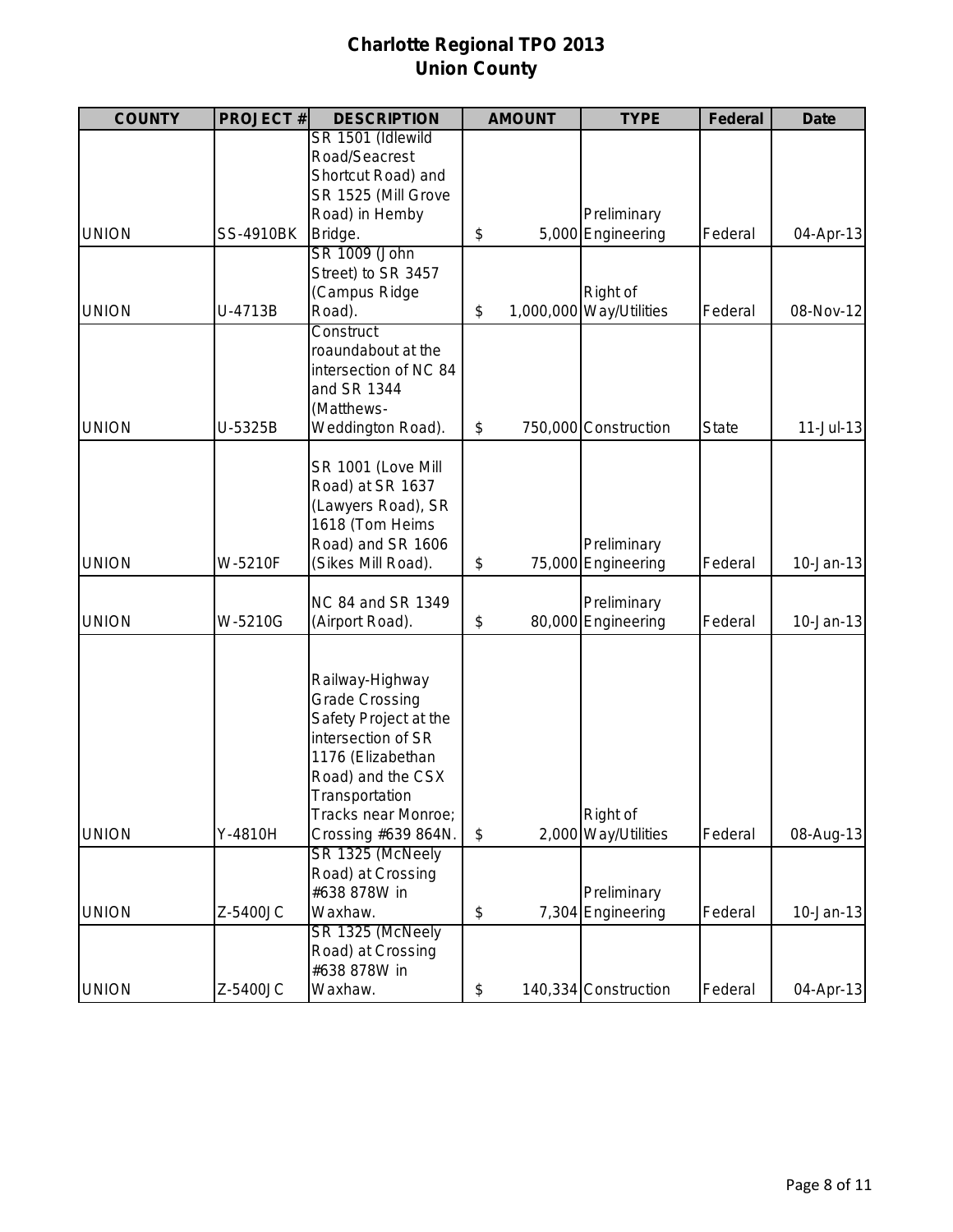# **Charlotte Regional TPO 2013 Union County**

| <b>COUNTY</b>      | <b>PROJECT#</b> | <b>DESCRIPTION</b>    | <b>AMOUNT</b> | <b>TYPE</b>            | <b>Federal</b> | Date      |
|--------------------|-----------------|-----------------------|---------------|------------------------|----------------|-----------|
|                    |                 | Railway-Highway       |               |                        |                |           |
|                    |                 | <b>Grade Crossing</b> |               |                        |                |           |
|                    |                 | Safety Project at the |               |                        |                |           |
|                    |                 | intersection of SR    |               |                        |                |           |
|                    |                 | 1733 (Gaddy Road)     |               |                        |                |           |
|                    |                 | and the CSX           |               |                        |                |           |
|                    |                 | Transportation        |               |                        |                |           |
|                    |                 | Tracks; Crossing      |               |                        |                |           |
| <b>UNION</b>       | Z-5400JD        | #631 770N.            | \$            | 302,793 Construction   | Federal        | 06-Jun-13 |
|                    |                 | <b>SR 1733 (Gaddy</b> |               |                        |                |           |
|                    |                 | Road) at Crossing     |               |                        |                |           |
|                    |                 | #631 770N near        |               | Preliminary            |                |           |
| <b>UNION</b>       | Z-5400JD        | Marshville.           | \$            | 15,309 Engineering     | Federal        | 07-Feb-13 |
| UNION.             |                 |                       |               |                        |                |           |
| <b>MECKLENBURG</b> | R-3329          | <b>US74</b>           | \$            | 5,484,000 Construction | Federal        | 01-Oct-12 |
|                    |                 |                       |               |                        |                |           |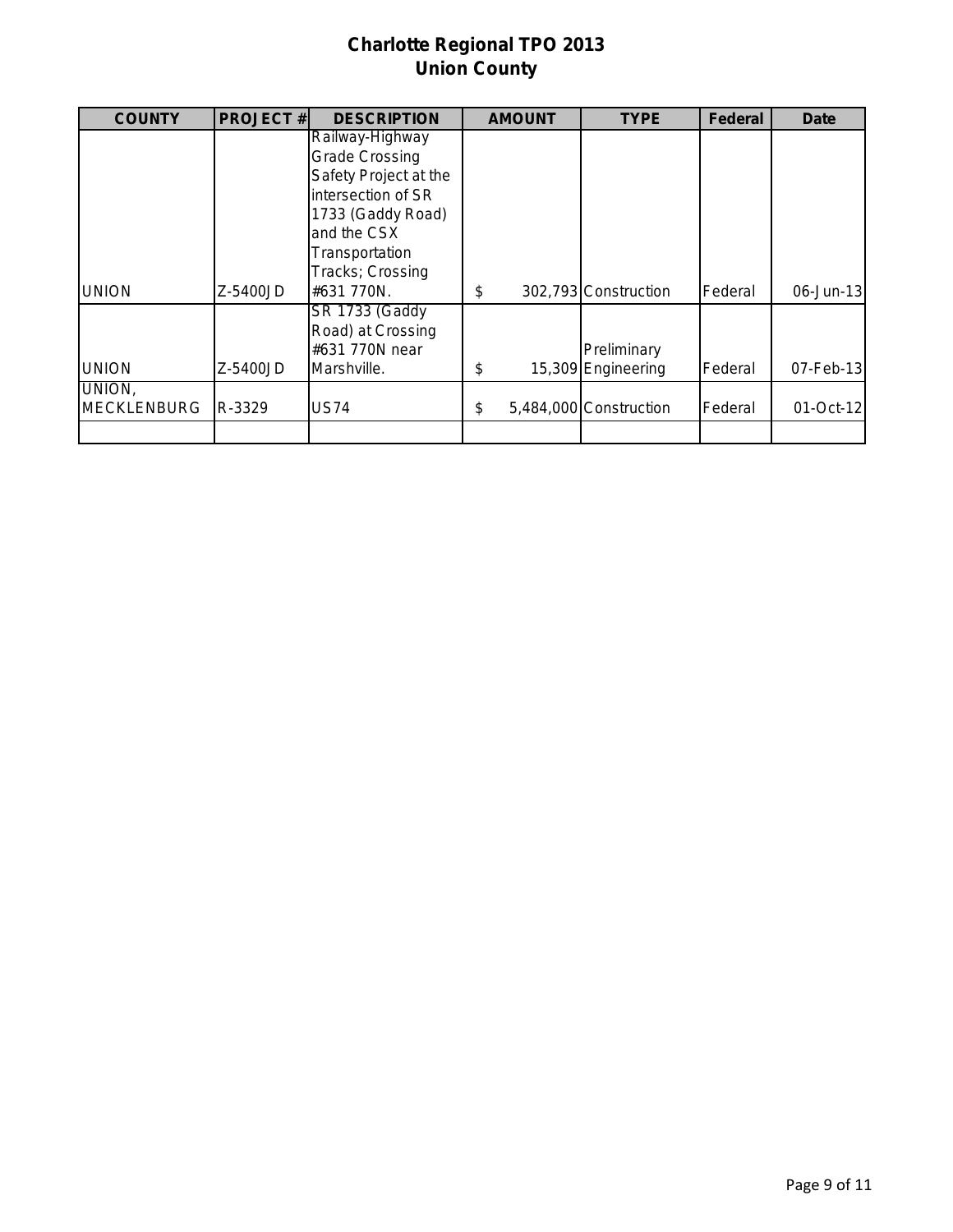# **Charlotte Regional TPO 2013 Iredell County**

| <b>COUNTY</b>  | <b>PROJECT#</b> | <b>DESCRIPTION</b>                            | <b>AMOUNT</b> | <b>TYPE</b>            | <b>Federal</b> | <b>Date</b>   |
|----------------|-----------------|-----------------------------------------------|---------------|------------------------|----------------|---------------|
|                |                 | Replace Bridge #107                           |               |                        |                |               |
|                |                 | over Buffalo Shoals                           |               |                        |                |               |
| <b>IREDELL</b> | BD-5112D        | Creek on SR 1503.                             | \$            | 750,000 Construction   | Federal        | $11 -$ Jul-13 |
|                |                 |                                               |               |                        |                |               |
|                |                 | Replace Bridge #39 over                       |               |                        |                |               |
|                |                 | West Branch Rocky                             |               |                        |                |               |
| <b>IREDELL</b> | BD-5112F        | River on SR 1138.                             | \$            | 620,000 Construction   | Federal        | 04-Apr-13     |
|                |                 | Replace Bridge #323<br>over Fifth Creek on SR |               | Right of               |                |               |
| <b>IREDELL</b> | <b>BD-5112R</b> | 2163.                                         | \$            | 10,000 Way/Utilities   | Federal        | 04-Apr-13     |
|                |                 | Replace Bridge #323                           |               |                        |                |               |
|                |                 | over Fifth Creek on SR                        |               |                        |                |               |
| <b>IREDELL</b> | <b>BD-5112R</b> | 2163.                                         | \$            | 820,000 Construction   | Federal        | $11-Jul-13$   |
|                |                 | <b>Mecklenburg County Air</b>                 |               |                        |                |               |
| <b>IREDELL</b> | C-5530          | Quality.                                      | \$            | 259,000 Construction   | Federal        | 02-May-13     |
|                |                 |                                               |               |                        |                |               |
|                |                 | I-40/I-77 Interchange                         |               |                        |                |               |
|                |                 | including I-40 from west                      |               |                        |                |               |
|                |                 | of SR 2003 (Radio                             |               |                        |                |               |
|                |                 | Road) to west of SR                           |               |                        |                |               |
|                |                 | 2158 (Old Mocksville                          |               |                        |                |               |
|                |                 | Road) and I-77 from                           |               |                        |                |               |
|                |                 | south of I-40 to south of                     |               |                        |                |               |
|                |                 | SR 2171 (Jane Sower                           |               |                        |                |               |
|                |                 | Road) in Statesville,                         |               |                        |                |               |
| <b>IREDELL</b> | I-3819A         | 3.360 miles.                                  | \$            | 1,097,000 Construction | Federal        | 01-Oct-12     |
|                |                 |                                               |               |                        |                |               |
|                |                 | I-40/I-77 Interchange                         |               |                        |                |               |
|                |                 | including I-40 from west                      |               |                        |                |               |
|                |                 | of SR 2003 (Radio                             |               |                        |                |               |
|                |                 | Road) to west of SR                           |               |                        |                |               |
|                |                 | 2158 (Old Mocksville                          |               |                        |                |               |
|                |                 | Road) and I-77 from                           |               |                        |                |               |
|                |                 | south of I-40 to south of                     |               |                        |                |               |
|                |                 | SR 2171 (Jane Sower                           |               |                        |                |               |
|                |                 | Road) in Statesville,                         |               |                        |                |               |
| <b>IREDELL</b> | I-3819A         | 3.360 miles.                                  | \$            | 3,341,000 Construction | Federal        | 04-Oct-12     |
|                |                 |                                               |               |                        |                |               |
|                |                 | I-40/I-77 Interchange                         |               |                        |                |               |
|                |                 | including I-40 from west                      |               |                        |                |               |
|                |                 | of SR 2003 (Radio                             |               |                        |                |               |
|                |                 | Road) to west of SR                           |               |                        |                |               |
|                |                 | 2158 (Old Mocksville                          |               |                        |                |               |
|                |                 | Road) and I-77 from                           |               |                        |                |               |
|                |                 | south of I-40 to south of                     |               |                        |                |               |
|                |                 | SR 2171 (Jane Sower                           |               |                        |                |               |
|                |                 | Road) in Statesville,                         |               |                        |                |               |
| <b>IREDELL</b> | I-3819A         | 3.360 miles.                                  | \$            | 7,857,175 Construction | Federal        | 04-Oct-12     |